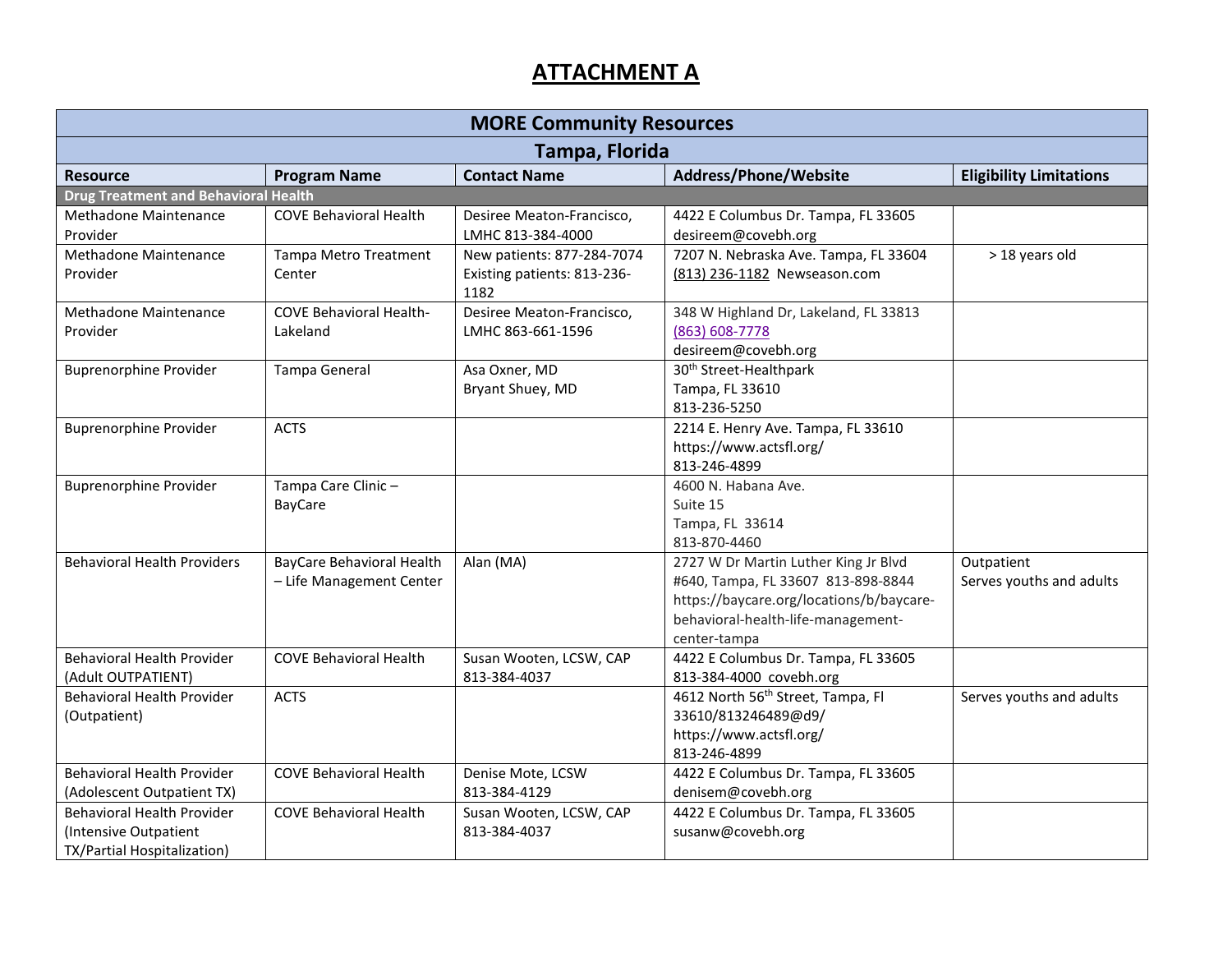| Women's Residential<br><b>Treatment Facility</b>       | <b>COVE Behavioral Health</b>                         | Sabrina Pooran, LMHC, CAP<br>813-384-4052  | 4422 E Columbus Dr. Tampa, FL 33605<br>sabrinap@covebh.org                                                                     |                                                                                                                                                                      |
|--------------------------------------------------------|-------------------------------------------------------|--------------------------------------------|--------------------------------------------------------------------------------------------------------------------------------|----------------------------------------------------------------------------------------------------------------------------------------------------------------------|
| <b>Family Treatment Services</b><br>(FTS)              | <b>COVE Behavioral Health</b>                         | Sabrina Pooran, LMHC, CAP<br>813-384-4052  | 4422 E Columbus Dr. Tampa, FL 33605<br>sabrinap@covebh.org                                                                     | Pregnant or Post-Partum up<br>to 1 year.                                                                                                                             |
| Men's Residential Treatment<br>Facility                | <b>COVE Behavioral Health</b>                         | <b>Brett D'Aoust</b><br>813-635-3454 x3454 | 3107 N 50th St. Tampa, FL. 33605                                                                                               |                                                                                                                                                                      |
| <b>Residential Treatment Facility</b>                  | <b>ACTS</b>                                           |                                            | Amethyst Respite Center (ARC) Inebriate<br>Shelter<br>4403 W. Martin Luther King, Jr. Blvd.<br>Tampa, FL 33614<br>813.874.8626 | Referral by law<br>enforcement<br>> 18 years<br>Under influence of<br>alcohol/drugs<br>ambulatory                                                                    |
| Peer Recovery<br>Support/Addiction Support<br>Programs | StrongWell                                            |                                            | 1.888.339.9404                                                                                                                 |                                                                                                                                                                      |
| <b>Support Services (Home-Based)</b>                   |                                                       |                                            |                                                                                                                                |                                                                                                                                                                      |
| Florida Healthy Start                                  | <b>Healthy Start</b>                                  | Jane Murphy                                | 2806 N. Armenia Ave. Suite 100 Tampa, FL<br>33607<br>www.healthystartcoalition.org<br>813.233.2800                             | Pregnant women and<br>families with small children                                                                                                                   |
| Federal Healthy Start                                  | REACH UP, Inc.                                        | Deborah Austin, PhD                        | 2902 N. Armenia Ave. #100 Tampa, FL<br>33607<br>813.712.6300                                                                   | Zip Codes: 33602, 33603,<br>33605, 33607, 33610                                                                                                                      |
| <b>Home Visiting Resources</b>                         | <b>Healthy Families</b>                               | Barbara Macelli                            | 2806 N. Armenia Ave. Suite 100<br>Tampa, FL 3307<br>www.healthystartcoalition.org<br>813.233.2800                              | Families that are pregnant<br>or child less than 3 months,<br>certain risk and income<br>factors                                                                     |
| <b>Home Visiting Resources</b>                         | Nurse Family Partnership -<br>REACHUP, Inc.<br>Team 1 | Diana Strawbridge                          | 2902 N. Armenia Ave. #100 Tampa, FL<br>33607<br>813.712.9022                                                                   | Pregnant moms<br>Team #1 zip codes<br>are •33602, 33603,<br>33604, 33605, 33607,<br>33610, 33612, 33613,<br>33614, 33615, 33617,<br>33619, 33510, 33511 and<br>33584 |
| <b>Home Visiting Resources</b>                         | Nurse Family Partnership-<br>REACHUP, Inc.<br>Team 2  | Natalie Valentin                           | 2902 N. Armenia Ave. #100 Tampa, FL<br>33607<br>813.404-4613                                                                   | Pregnant moms<br>No zip code requirements                                                                                                                            |
| Home Visiting Resources                                | Parents as Teachers -<br>Champions for Children       | Georgina Rivera                            | <b>Champions for Children</b><br>3108 West Azeele Street                                                                       |                                                                                                                                                                      |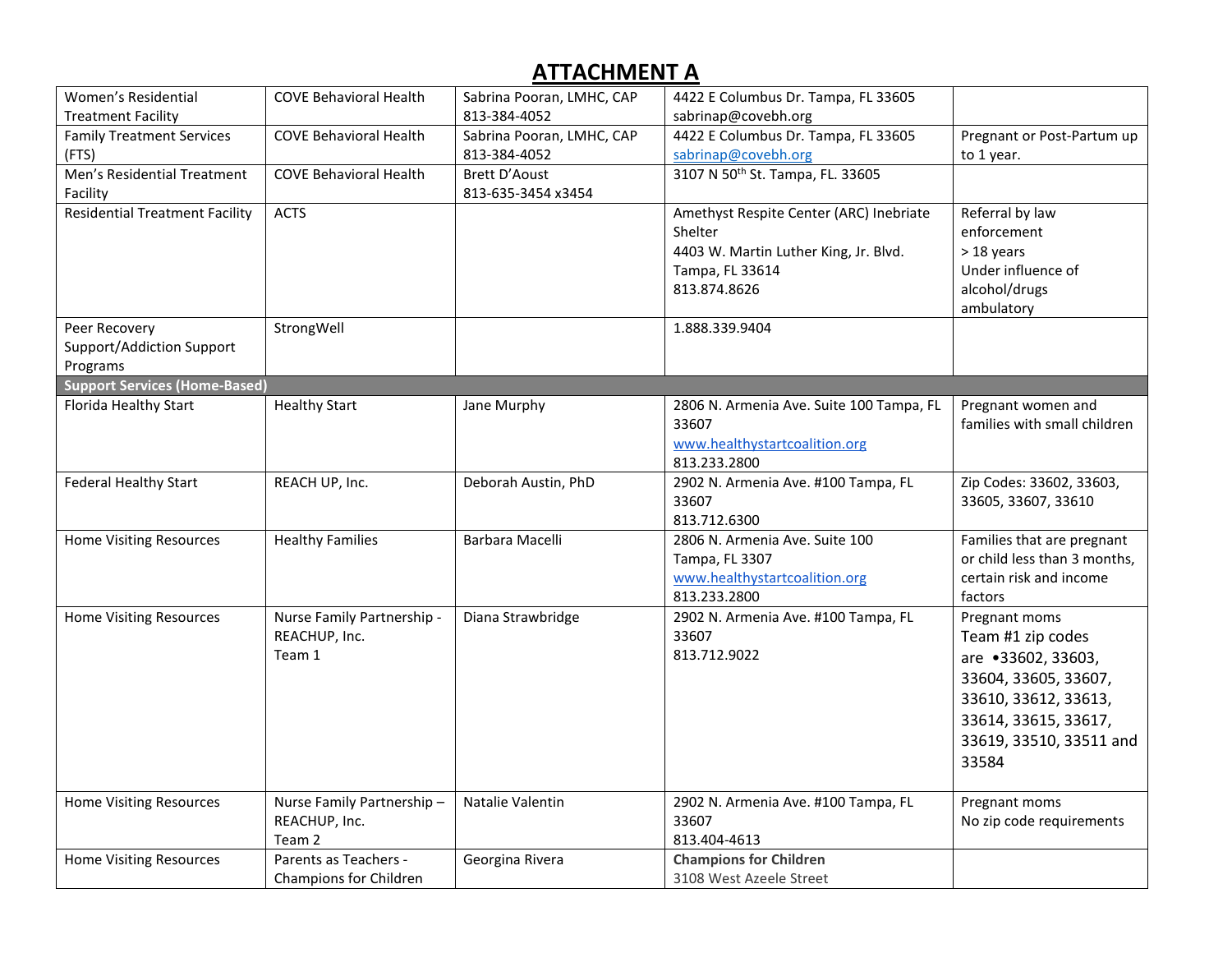|                                            |                                 |                           | Tampa, FL 33609                                                                                                                   |                                                                                                                          |
|--------------------------------------------|---------------------------------|---------------------------|-----------------------------------------------------------------------------------------------------------------------------------|--------------------------------------------------------------------------------------------------------------------------|
|                                            |                                 |                           | 813-673-4646                                                                                                                      |                                                                                                                          |
|                                            |                                 |                           | info@cfctb.org                                                                                                                    |                                                                                                                          |
| <b>Family Intensive Treatment</b><br>Teams | <b>COVE Behavioral Health</b>   | Sabrina Pooran, LMHC, CAP | 4422 E Columbus Dr. Tampa, FL 33605<br>sabrinap@covebh.org                                                                        | Child Welfare involvement.<br>Substance misuse dx, at<br>least one child under 10 in<br>or out the home.                 |
| Family Focus/Zero Exposure                 | <b>COVE Behavioral Health</b>   | Sabrina Pooran, LMHC, CAP | 4422 E Columbus Dr. Tampa, FL 33605<br>sabrinap@covebh.org                                                                        | Pregnant w/substance<br>misuse or co-occurring DX.<br>In office and/or in-home<br>case management.                       |
| Medicaid Plan Services - Region 6          |                                 |                           |                                                                                                                                   |                                                                                                                          |
| <b>Medicaid Plan Services</b>              | Simply Healthcare               |                           | 844-406-2396<br>www.Simplyhealthcareplans.com/medicaid                                                                            |                                                                                                                          |
| <b>Medicaid Plan Services</b>              | Humana Medical                  |                           | 800-477-6931<br>www.humana.com/medicaid/florida-medicaid                                                                          |                                                                                                                          |
| <b>Medicaid Plan Services</b>              | Aetna Better Health             |                           | 800-441-5501<br>www.aetnabetterhealth.com/florida                                                                                 |                                                                                                                          |
| <b>Medicaid Plan Services</b>              | Sunshine Health                 |                           | 866-796-0530<br>www.sunshinehealth.com                                                                                            |                                                                                                                          |
| <b>Medicaid Plan Services</b>              | Staywell                        |                           | 866-334-7927<br>www.wellcare.com/Florida                                                                                          |                                                                                                                          |
| <b>Medicaid Plan Services</b>              | United Healthcare               |                           | 888-716-8787<br>www.uhccommunityplan.com/fl                                                                                       |                                                                                                                          |
| Hillsborough Health Care Plan              | Hillsborough County,<br>Florida |                           | 601 E. Kennedy Blvd.<br>Tampa, FL 33602<br>www.hillsboroughcounty.org<br>$(813)$ 272 - 5040<br>HealthCareServicesInfo@HCFLGOV.net | Hillsborough County<br>Resident<br>US Citizen or legal resident<br>Income $<$ 138%<br>Not eligible for other<br>coverage |
| <b>Other Services</b>                      |                                 |                           |                                                                                                                                   |                                                                                                                          |
| <b>Specialized Assistance Services</b>     |                                 |                           |                                                                                                                                   |                                                                                                                          |
| Detox                                      | <b>ACTS</b>                     |                           | Adult Addiction Receiving Facility (DETOX)<br>2214 E. Henry Ave. Tampa, FL 33610<br>813.367.2312<br>https://www.actsfl.org/       |                                                                                                                          |